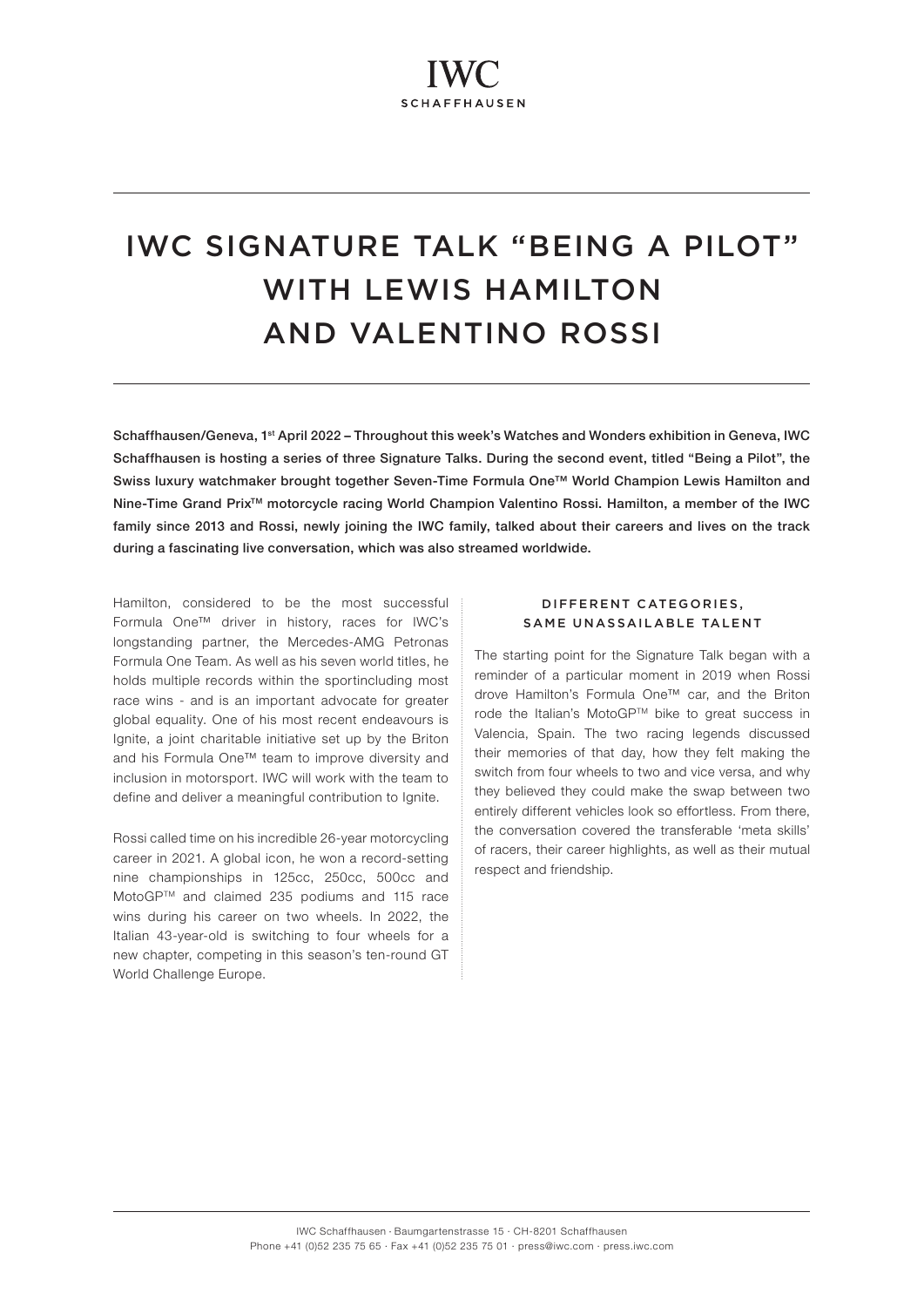

## ONCE A PILOT, ALWAYS A PI LOT

Later in the conversation, the two elite 'pilots' on terra firma also shared their thoughts on aviation, particularly supersonic jets, comparing the feeling of ultra-fast flight with the physical and psychological experiences they undergo when moving at speed in the cockpit or on the bike. Lastly, the two greats discussed what skills and character traits it takes to compete at an elite level and what vehicle they would choose to be their 'ultimate ride'.

The video of the live talk is available on <https://www.iwc.com/ch/en/specials/videos-2022.html>

## MERCEDES-AMG PETRONAS FORMULA ONE

Mercedes-AMG Petronas Formula One Team is the works team of Mercedes-Benz, competing at the pinnacle of motorsport – the FIA Formula One™ World Championship. Formula One is like nothing else in the sporting sphere. It's a demanding technical and human challenge, combining cutting-edge technologies and innovation, high-performance management and elite teamwork. At Mercedes-AMG Petronas Formula One Team, a group of passionate and determined people work to design, develop and manufacture the cars driven by seven-time World Champion Lewis Hamilton and young star George Russell. The team has set a new benchmark for F1 success during the sport's current Hybrid era, winning consecutive Drivers' and Constructors' World Championships in 2014, 2015, 2016, 2017, 2018, 2019 and 2020, and the Constructors' Championship in 2021. During those title-winning seasons, the team has scored 111 wins, 232 podium finishes, 118 pole positions, 81 fastest laps and 53 one-two finishes from 160 race starts.